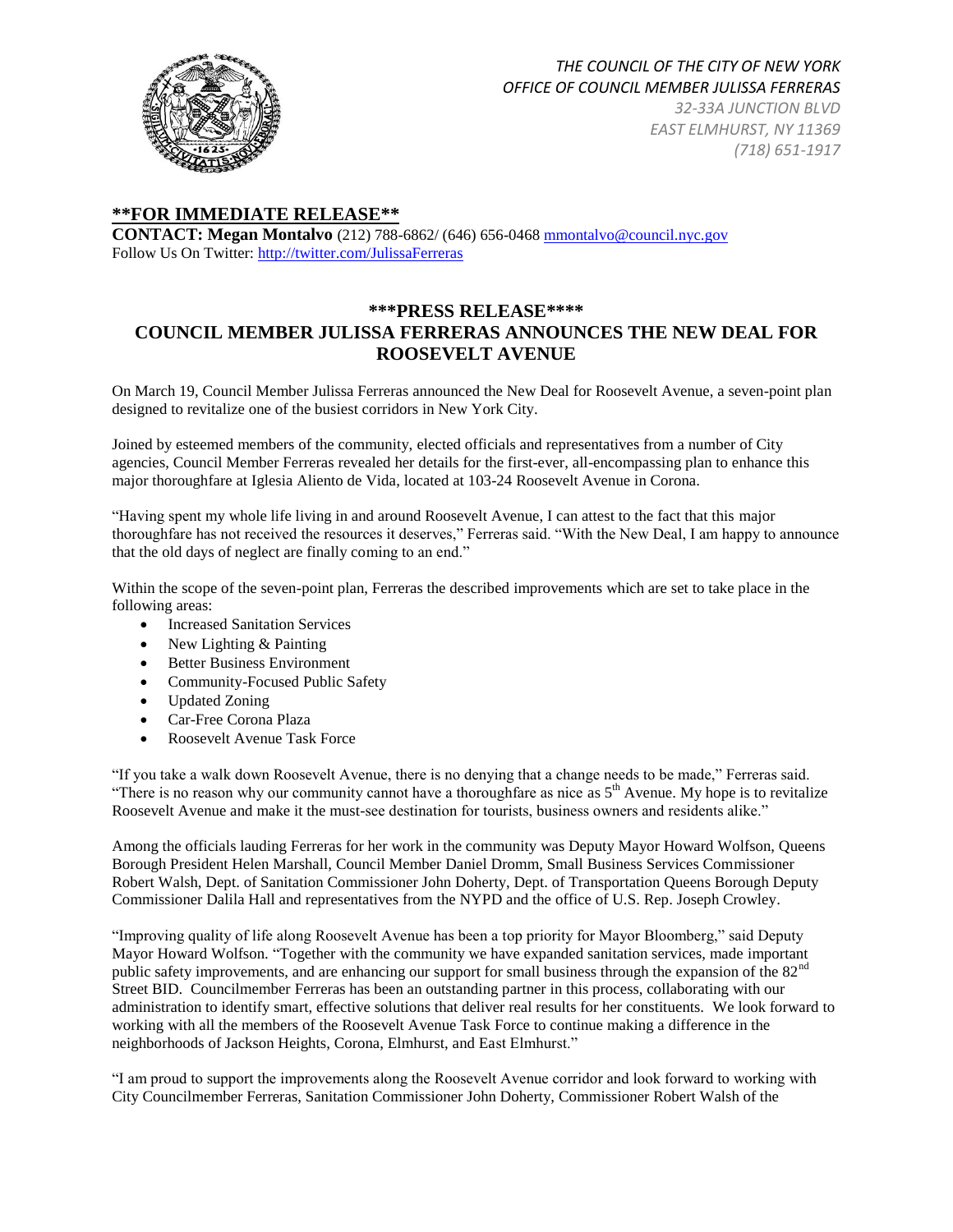Department of Small Business Services and all of our public and private community partners as we move forward with the establishment of the Jackson Heights Corona BID, which will work to maintain the commercial corridors of Roosevelt Avenue, 82nd Street and Junction Boulevard," said Queens Borough Resident Helen Marshall. "A Business Improvement District is a great resource for any and every business community."

## **Increased Sanitation Services:**

Through effective collaboration with the Department of Sanitation, Council Member Ferreras secured funding to more than double the number of trash pick-ups, going from 6 times-a-week to 14 times-a-week, throughout the community. Additionally, the Council Member has procured an additional 14 high-end, custom-made litter baskets to increase capacity and efficiency in sanitation services. Council Member Ferreras is also actively working on *Stomp Out The Litter*, an educational campaign to keep Roosevelt Avenue clean.

"I'm delighted to celebrate another great step forward in improving cleanliness on such a vibrant commercial strip in Queens," Dept. of Sanitation Commissioner John Doherty said. "I thank Council Member Julissa Ferreras for helping us keep New York City clean by funding extra litter basket pick-up service as well as High-end baskets. This joint effort by elected officials and the Sanitation Department – working together with local merchants and residents—shows how these partnerships can make a real difference in keeping a community clean. And let's remember that the litter baskets are only for pedestrian litter, not for household or commercial refuse."

## **New Lighting & Painting:**

Council Member Ferreras has directed \$500,000 in capital funding to the Department of Transportation to increase lighting on Roosevelt Avenue. The new lighting will improve public safety and enhance the streetscape atmosphere under the tracks. Council Member Ferreras is funding the installation of new lighting from  $82<sup>nd</sup>$  Street to  $111<sup>th</sup>$  Street this year. In an effort to continue the beautification of Roosevelt Avenue, the Council Member has called upon the Metropolitan Transportation Authority to paint the trestles supporting the 7 train along Roosevelt Avenue.

"Revitalizing Roosevelt Avenue will go a long way in improving quality of life for residents while helping to make the area a destination for business," said Rep. Joe Crowley. "I'm proud to join Council Member Ferreras in this ambitious and much-needed effort that will help to uplift and restore our pride in this historic neighborhood."

## **Better Business Environment:**

As part of the New Deal for Roosevelt Avenue, Council Member Ferreras is proud to announce the expansion of the 82nd Street Partnership along Roosevelt Avenue from 82<sup>nd</sup> Street to 114<sup>th</sup> Street. Under the combined leadership of the Council Member and the Business Improvement District's Steering Committee, the 82<sup>nd</sup> Street Partnership will form an all-encompassing Jackson Heights–Corona Business Improvement District (BID). The expansion will encourage community-driven efforts involving property owners, businesses, residents, public officials and other local stakeholders to enhance the corridor's sense of place as an historic, diverse, authentic and vibrant destination.

To further a better business environment, Council Member Ferreras announced the \$350,000 in funding--from Mayor Bloomberg's office in conjunction with Small Business Services--to rollout of a *Taste of the BID.* The *Taste of the BID* is an initiative that will introduce the benefits of the expanded partnership among local business owners and community residents. The community will be able to experience the beautification efforts designed for Roosevelt Avenue for the intended business-specific improvements.

"Council Member Ferreras is a tireless champion for her community, and we have been honored to work with her and the 82<sup>nd</sup> Street Partnership to help turn 82<sup>nd</sup> Street around," said Rob Walsh, Commissioner of the NYC Department of Small Business Services. "Expanding the BID along Roosevelt Avenue will further help improve the neighborhood through the sanitation, security, and marketing services it provides."

## **Community-focused Public Safety:**

To help make Roosevelt Avenue a safer place where people feel comfortable bringing their families, shopping, eating dinner or just walking home, Council Member Ferreras has been working with the 110th and 115th Precincts to coordinate a broad public safety strategy. This year, she has allocated \$500,000 to the NYPD for the installation of cameras throughout the district.

Another ongoing public safety issue has been the chronic problem of illegally parked trucks, which has created pedestrian and vehicle safety issues. Council Member Ferreras is proud to announce that the streets are now regularly monitored for illegally parked vehicles, which are now being towed on a consistent basis, leading to the reclaiming of parking spots.